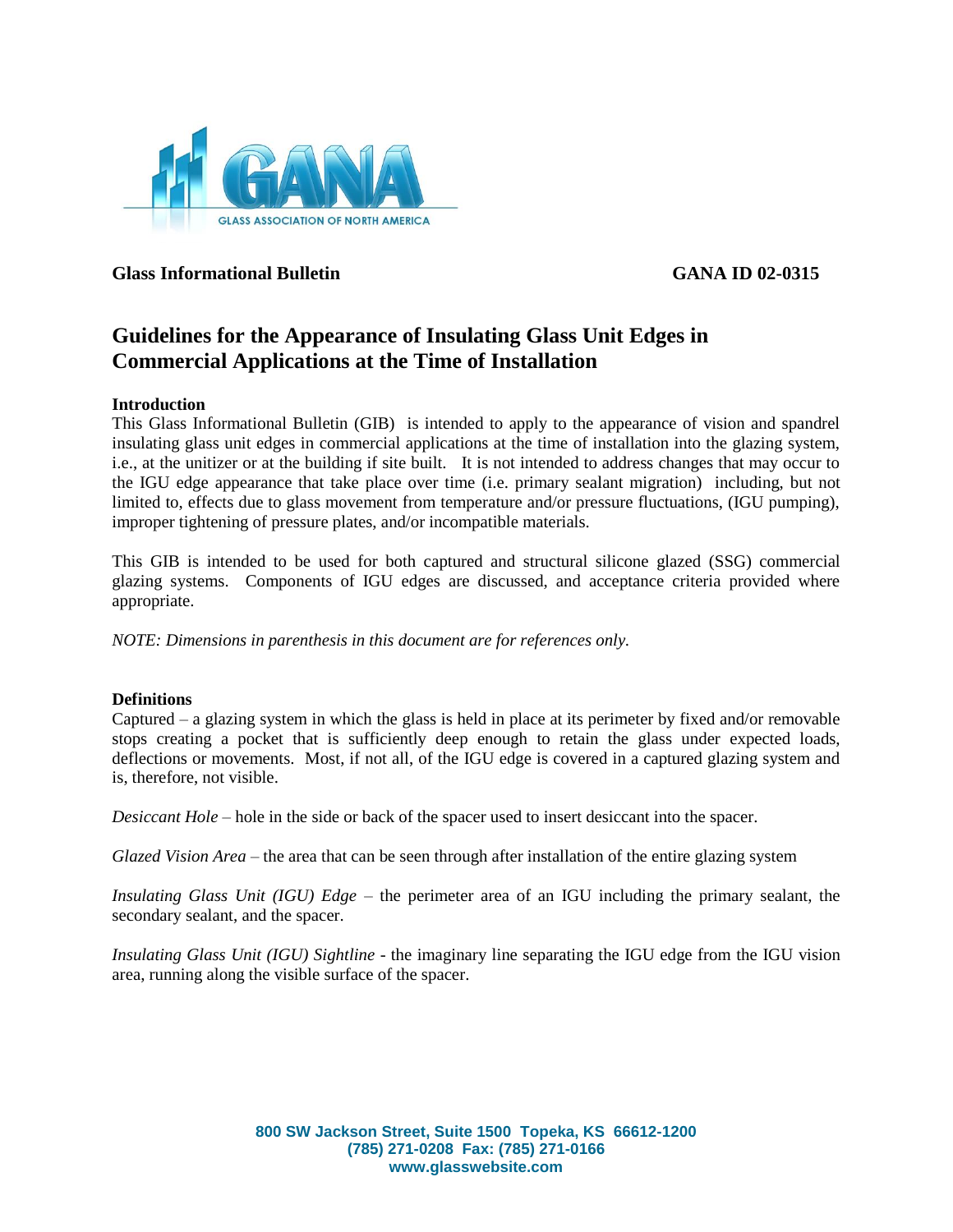

**Figure 1 IGU Edge Cross Section**

*Insulating Glass Unit (IGU) Sightline Dimension* - the measurement from the edge of glass to the visible surface of the spacer (Figure 1).

*IGU Vision Area* - the area bounded by the IGU sightline (the surface of the spacer facing the air space) on all sides of the IGU. Refer to Figure 1.

*Offset Unit* - an IGU designed for functional and/or aesthetic reasons to have the edge of one lite extend beyond the edge of the other lite on one or more sides of the IGU. Also known as a step-glazed unit.

Note: Each lite is a different size in an offset IGU (Figures 2 and 3); both lites are the same size in a staggered IGU (Figure 4).



Figure 2 Figure 3



Single Offset IGU Double Offset IGU



Figure 4 Staggered IGU



**GANA ID 02-0315** 2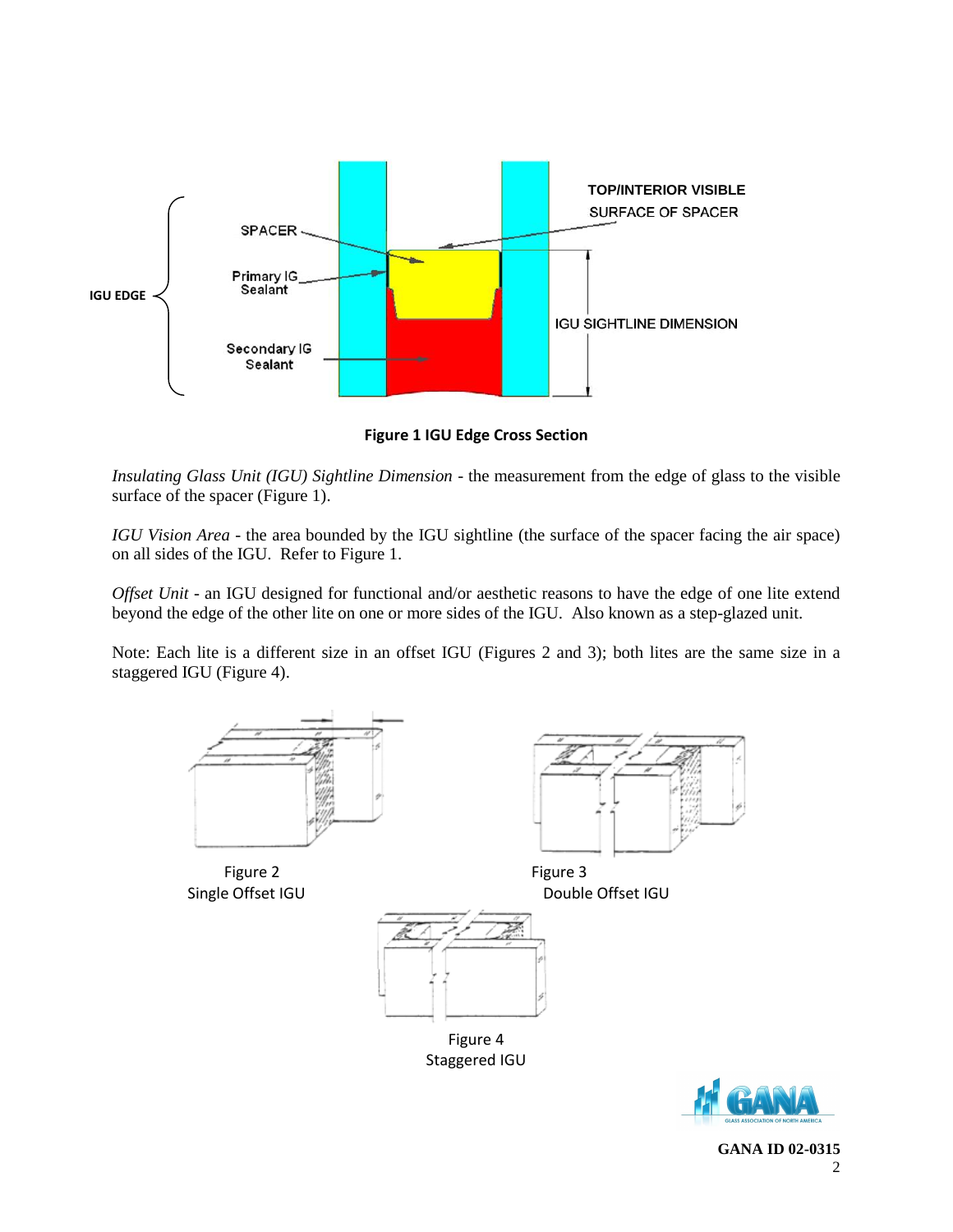*Primary Sealant Migration* – spreading or creeping of the primary sealant over time, beyond the top of the spacer; allowable primary sealant infringement, into the glazed vision area of the IGU.

*Primary Sealant Infringement* – occurs when the primary sealant extends beyond the spacer and appears in the IGU vision area before installation or appears in the glazed vision area after installation.

*Structural Silicone Glazed (SSG)* - a glazing system wherein a structural silicone sealant is used to transfer loads between a lite of glass, an IGU, or a panel, and the supporting framework, on one or more sides, without mechanical fasteners or other methods of attachment. The entire IGU edge may be exposed and readily visible from the exterior of the building.

*Spandrel IG* – an IG unit in a non-vision area of a building, only viewable from the exterior.

#### **Appearance Guidelines**

## **Glass Edge Quality**

*Captured* Not applicable, as the glass edge is not visible.

## *Structural Silicone Glazed (SSG)*

The edge should appear straight and free from cracks. Typically, there are different viewing and acceptable size criteria for the edge or perimeter area compared to the central viewing area of the unit. Non-uniformities include: seeds, stones, staining, spots, surface damage, shell chips, and flares. In laminated units, trapped air, blow in, delamination or short interlayer may be acceptable if they are within the size and frequency criteria specified by the IGU fabricator, and if they meet the relevant ASTM specification.

|                         | For annealed glass (uncoated): ASTM C 1036 Standard Specification for Flat Glass |
|-------------------------|----------------------------------------------------------------------------------|
| For heat-treated glass: | ASTM C 1048 Standard Specification for Heat-Treated Flat Glass-Kind              |
|                         | HS, Kind FT Coated and Uncoated Glass                                            |
| For laminated glass:    | ASTM C 1172 Standard Specification for Laminated Architectural Flat              |
|                         | Glass                                                                            |
| For coated glass:       | <b>ASTM C 1376 Standard Specification for Pyrolytic and Vacuum</b>               |
|                         | <b>Deposition Coatings on Flat Glass</b>                                         |
|                         |                                                                                  |

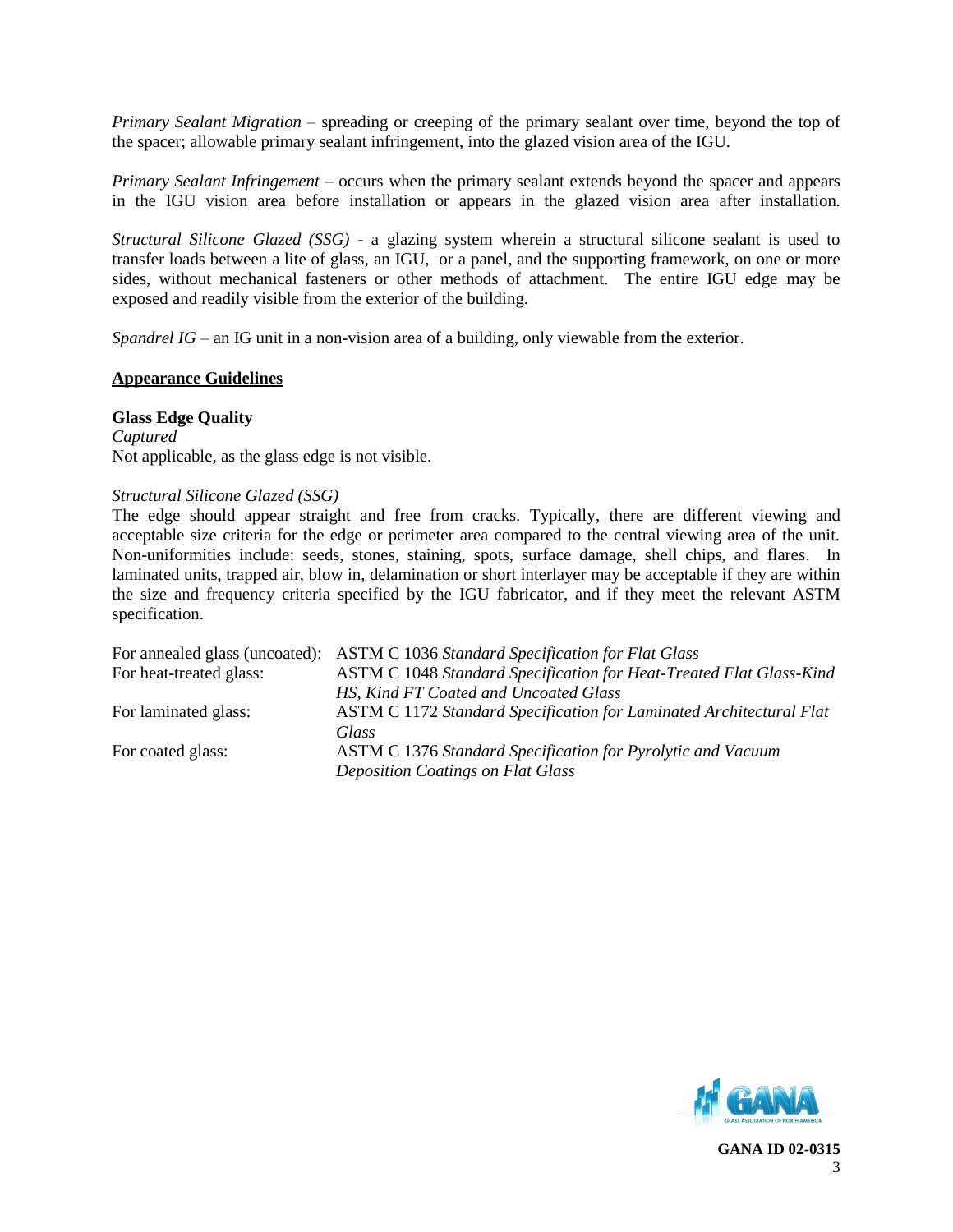## **IG Secondary Sealant**

*Captured* Not applicable, as the IGU secondary sealant is not visible.

### *Structural Silicone Glazed (SSG)*

The color of the secondary sealant may vary between units fabricated with the same sealant due to inherent variation of the sealant manufacturing and/or application process.

Typically, there is a color difference between the primary and secondary sealants. This is useful for the fabricator in performing quality checks (identification of voids and skips, etc.). The secondary sealant should be continuous as skips in the secondary sealant may impact the performance of the unit.

Small separations may exist between the primary and secondary sealants. The size of these separations are based on measurements of the spacer surface that is visible at the separation when viewed perpendicular to the glass surface. The maximum separation width allowed is 1/16 inch (1.6 mm). For IG units with an IGU sightline dimension of 1/2" or less, the total combined length of all separations on any edge on any side that is exposed shall not exceed 25% of the length of that glass edge, or 2", whichever is greater. For IG units sightlines larger than  $1/2$ ", consult the fabricator for allowable separation dimensions.

IGUs made intentionally with the lites offset from each other may have the secondary sealant covering the offset glass edges strictly for appearance reasons. This should be discussed with the IGU fabricator prior to the start of IGU production.

Because the secondary sealant provides structural support, more secondary sealant may be needed relative to the amount needed for captured units of similar size and location. The amount of secondary sealant needed can be determined using ASTM C 1249. This may result in IGUs with varying sightlines being used on the same job.

Gray secondary sealant may contain discolorations due to the presence of carbon black. Such discolorations are acceptable, provided discolorations are not due to improper mixing.

## **IG Primary Sealant**

## *Captured*

The primary IG sealant may extend beyond the IGU sightline into the IGU vision area (Figures 5, 6, and 7).

## *Structural Silicone Glazed (SSG)*

The primary sealant is typically extruded onto both sides of the spacer. The extrusion rate may vary, causing the amount and width of the primary sealant to vary. The placement of the spacer may also contribute to non-uniformity when the spacer is pressed to the glass in the fabrication process. Selecting a spacer of similar color to the IGU sealants may minimize visual objections related to dissimilar colors.

The primary sealant may also be applied manually (it comes in a string form and is applied by hand), which may influence the uniformity of the applied sealant. The primary sealant should be continuous with no skips. Primary sealants may be even with, above or below the spacer surface. IG spacer fabrication may result in acceptable variations in the primary sealant position, including at desiccant hole

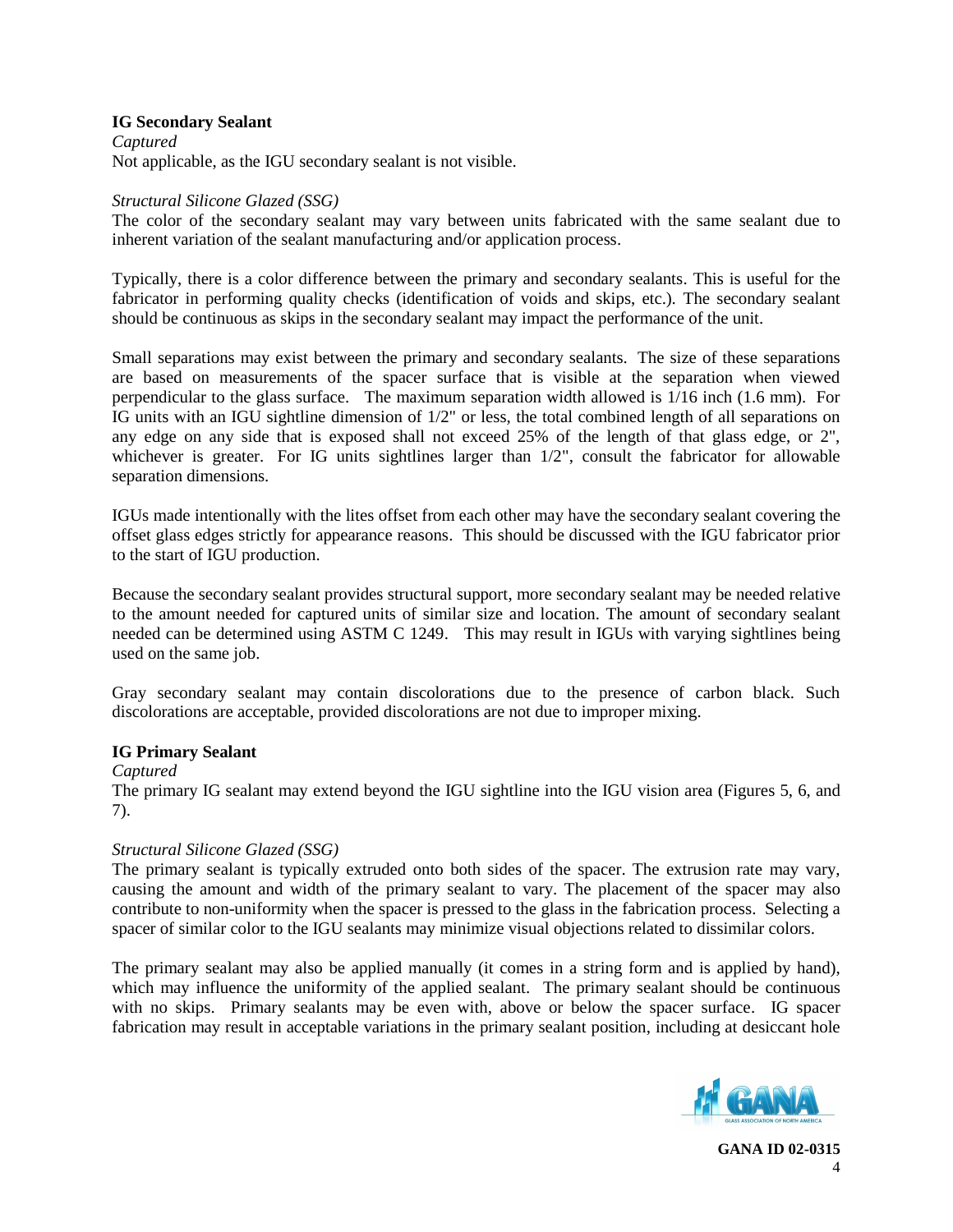locations (Figure 5) and at corners (Figure 6). Gray primary sealant may contain discolorations due to the presence of carbon black. Such discolorations are acceptable.



**Figure 5 Primary Sealant at Desiccant Hole Location**



**Figure 6 Primary Sealant at Bent Corner**

## **IG Spacer**

*Captured*

The top of the spacer and a portion of the spacer side may be visible under certain viewing conditions.

Spacers may contain IGU supplier information, certification labels, holes for gas filling, connection joints, and perforation holes or seams to allow for desiccant activity.

Spacers are available in a variety of materials, finishes, surface textures, widths and colors. Contact the fabricator for details.

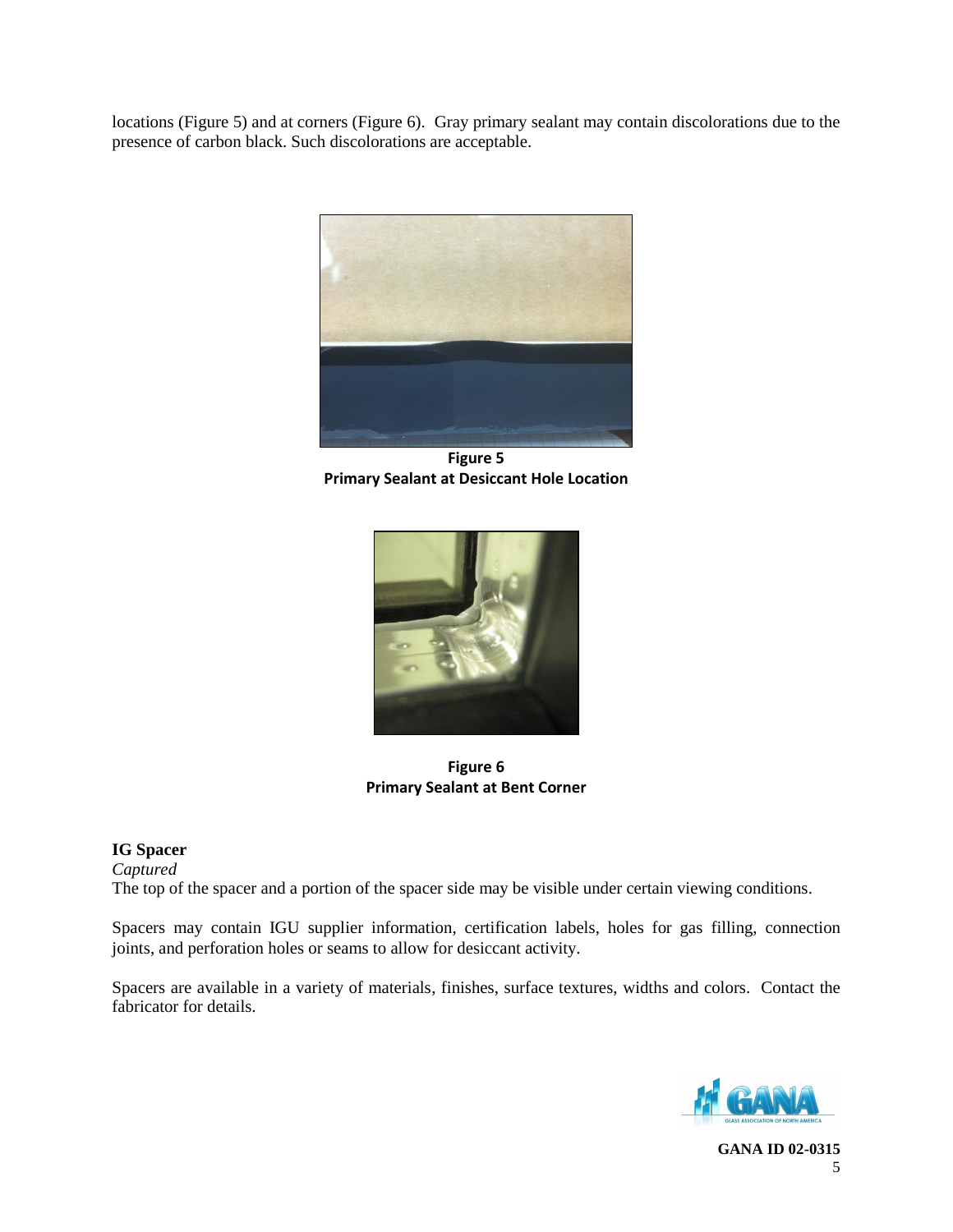Variations in spacer color from IGU to IGU may exist due to inherent color variations from lot to lot in spacer finish, glass color, thickness and coatings. See Color Variations under *Other Visual Edge Effects*.

## *Structural Silicone Glazed (SSG)*

The top of the spacer and a portion of the spacer side may be visible under certain viewing and design conditions. For structural silicone glazed systems with deeper sightlines, the IGU edge may extend into the glazed vision area. This should be addressed at the design stage to ensure aesthetic acceptability.

Spacers may contain IGU supplier information, certification labels, holes for gas filling, connection joints, and perforation holes or seams to allow for desiccant to function.

Spacers are available in a variety of materials, finishes, surface textures, widths and colors.

Variations in spacer color from IGU to IGU may exist due to inherent color variations from lot to lot in spacer finish, glass color, thickness and coatings. See Color Variations under *Other Visual Edge Effects*.

Various corner constructions (such as bent and keyed) may be used to fabricate IGUs on the same project. This may result in a visual difference in the corner appearance which is acceptable.

## **Coated Glass Visual Effects - Edge Deletion**

#### *Captured*

Typically, edge deletion is confined within the captured area, and therefore, not visible. For added clarification, contact the fabricator*.*

#### *Structural Silicone Glazed (SSG)*

Coated glass manufacturers have determined removal of the coating around the perimeter is necessary for certain glass coatings. Due to the multi-layer nature of these coatings and/or the coating removal process, the edge deleted area may have variations in uniformity of color, width, and degree of removal.

Edge deletion is typically targeted to end within the primary sealant. However, there are specific products and/or coating manufacturers that may require more or less edge deletion. Contact the fabricator for details. Note that in all cases, the edge deletion and primary sealant may extend into the glazed vision area up to a maximum of 1/8 in.

The primary sealant color in the edge deleted area may be different than the primary sealant color in the coated area. The degree of color difference will depend on the coating and the edge deletion process. Though primary sealant color differences may be readily visible, they are not a cause for rejection. Viewing mock-ups is strongly recommended.

## **Other Visual IG Edge Effects**

## *Captured Color Variations*

The apparent color of the IGU edge may vary due to, but not limited to: glass substrate color, sealant color and consistency, spacer, glass thickness, applied coatings, silkscreened patterns, and the use of patterned or etched glass, sun angle, lighting conditions and building orientation.

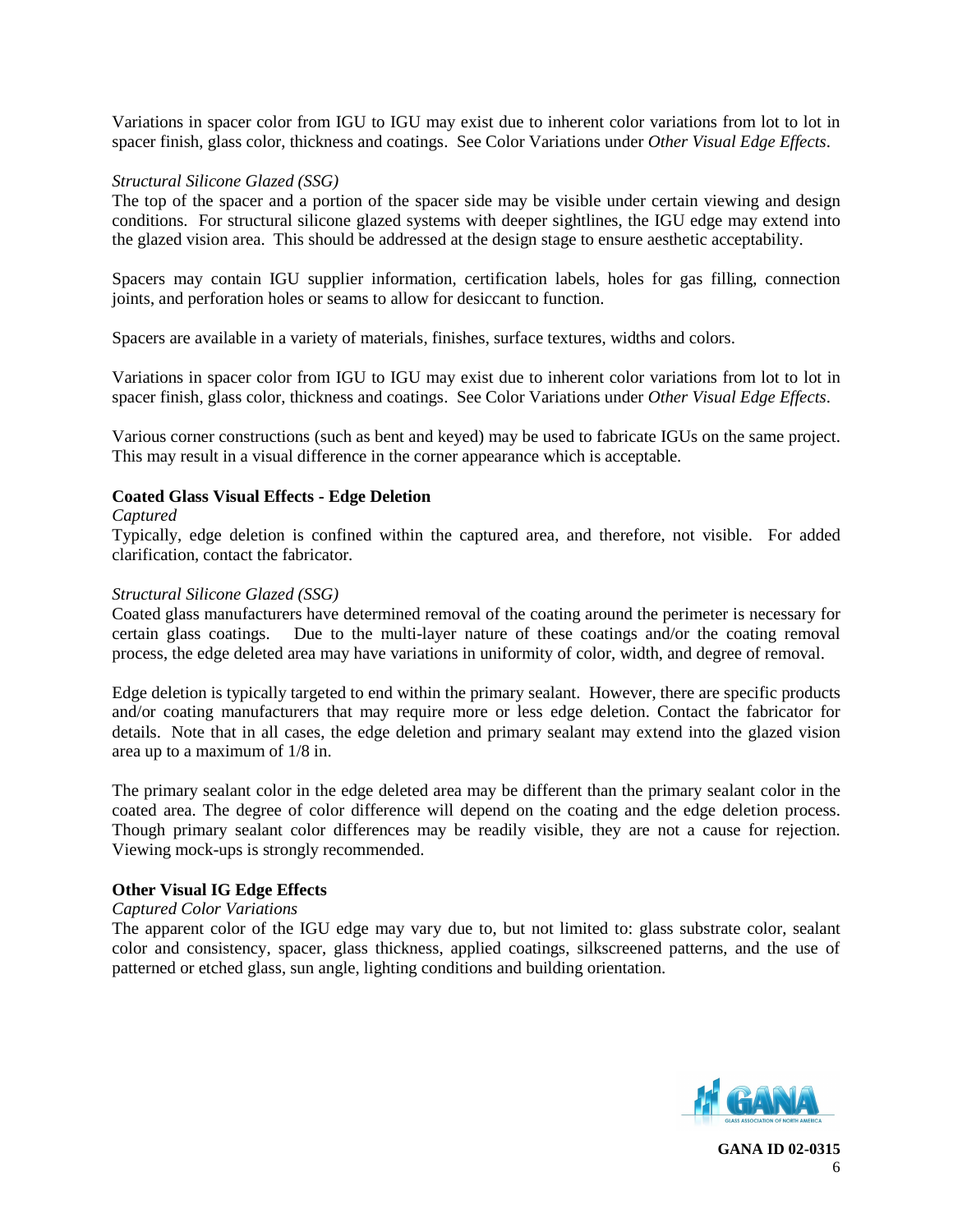## *Structural Silicone Glazed (SSG) Color Variations*

The apparent color of the IGU edge may vary due to, but not limited to: glass substrate color, sealant color and consistency, spacer, glass thickness, applied coatings, glass silkscreened patterns, use of patterned or etched glass, sun angle, lighting conditions and building orientation.

## **Primary Sealant Infringement**

### *Captured*

Primary sealant infringement within the as fabricated insulating glass unit should not exceed 1/8 inch (3.0 mm) except at corners, where the primary sealant squeeze out can exceed  $1/8$  inch (3.0 mm). See Figure 7 for an example of primary sealant infringement.



**Figure 7 An Example of Primary Sealant Infringement**

#### *Structural Silicone Glazed (SSG)*

Primary sealant infringement within the as fabricated insulating glass unit should not exceed 1/8 inch (3.0 mm) anywhere along the sightline in a SSG system except at the corners, where the primary sealant squeeze out can exceed 1/8 inch (3.0 mm).

## **Sightline Dimension**

#### *Captured*

Most, if not all, of the IGU edge is covered in a captured glazing system and is, therefore, not visible.

## *Structural Silicone Glazed (SSG)*

Sightline dimension may vary because the silicone dimension varies as needed to meet the specified design loads for a given IGU size and makeup. This may cause IGUs with varying sightlines to be used on the same job. The insulating glass unit sightline dimension may vary  $+/-1/8$  inch (3.0 mm) along any given edge. Larger variations are acceptable at the IGU corners.